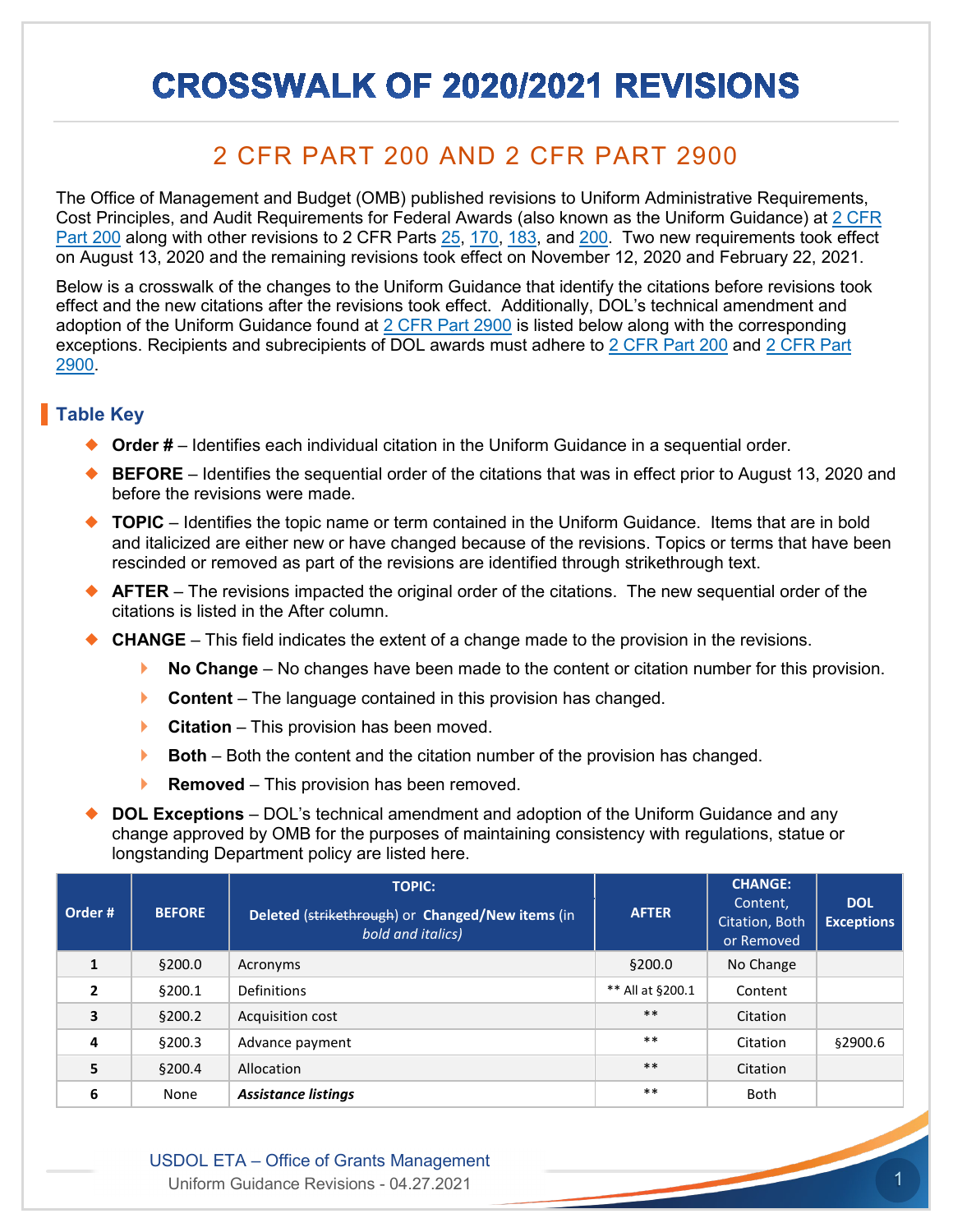|                |               | <b>TOPIC:</b>                                                         |              | <b>CHANGE:</b>                           |                                 |
|----------------|---------------|-----------------------------------------------------------------------|--------------|------------------------------------------|---------------------------------|
| Order #        | <b>BEFORE</b> | Deleted (strikethrough) or Changed/New items (in<br>bold and italics) | <b>AFTER</b> | Content,<br>Citation, Both<br>or Removed | <b>DOL</b><br><b>Exceptions</b> |
| $\overline{7}$ | None          | <b>Assistance listing number</b>                                      | $***$        | <b>Both</b>                              |                                 |
| 8              | None          | Assistance listing program title                                      | $***$        | <b>Both</b>                              |                                 |
| 9              | §200.5        | Audit finding                                                         | $***$        | Citation                                 |                                 |
| 10             | §200.6        | Auditee                                                               | $***$        | Citation                                 |                                 |
| 11             | §200.7        | Auditor                                                               | $***$        | Citation                                 |                                 |
| 12             | §200.8        | <b>Budget</b>                                                         | $***$        | Citation                                 | §2900.1                         |
| 13             | None          | <b>Budget period</b>                                                  | $***$        | <b>Both</b>                              |                                 |
| 14             | §200.9        | Central service cost allocation plan                                  | $***$        | Citation                                 |                                 |
| 15             | §200.10       | Catalog of Federal Domestic Assistance (CFDA) number                  |              | Removed                                  |                                 |
| 16             | §200.11       | CFDA program title                                                    |              | Removed                                  |                                 |
| 17             | §200.12       | Capital assets                                                        | $***$        | <b>Both</b>                              |                                 |
| 18             | §200.13       | Capital expenditures                                                  | $***$        | Citation                                 |                                 |
| 19             | §200.14       | Claim                                                                 | $***$        | Citation                                 |                                 |
| 20             | §200.15       | Class of Federal awards                                               | $***$        | Citation                                 |                                 |
| 21             | §200.16       | Closeout                                                              | $***$        | Citation                                 |                                 |
| 22             | §200.17       | Cluster of programs                                                   | $***$        | Citation                                 |                                 |
| 23             | §200.18       | Cognizant agency for audit                                            | $***$        | Citation                                 |                                 |
| 24             | §200.19       | Cognizant agency for indirect costs                                   | $***$        | Citation                                 |                                 |
| 25             | §200.20       | Computing devices                                                     | $***$        | Citation                                 |                                 |
| 26             | §200.21       | Compliance supplement                                                 | $***$        | Both                                     |                                 |
| 27             | §200.22       | Contract                                                              | $***$        | Citation                                 |                                 |
| 28             | §200.23       | Contractor                                                            | $***$        | Citation                                 |                                 |
| 29             | §200.24       | Cooperative agreement                                                 | $***$        | Citation                                 |                                 |
| 30             | §200.25       | Cooperative audit resolution                                          | $***$        | Citation                                 |                                 |
| 31             | §200.26       | Corrective action                                                     | $***$        | Citation                                 |                                 |
| 32             | §200.27       | Cost allocation plan                                                  | $***$        | Citation                                 |                                 |
| 33             | §200.28       | Cost objective                                                        | $***$        | Citation                                 |                                 |
| 34             | §200.29       | Cost sharing or matching                                              | $***$        | Citation                                 |                                 |
| 35             | §200.30       | Cross-cutting audit finding                                           | $***$        | Citation                                 |                                 |
| 36             | §200.31       | Disallowed costs                                                      | $***$        | Citation                                 |                                 |
| 37             | §200.32       | Competitive Award (before)/Discretionary award<br>(after)             | $***$        | Both                                     |                                 |
| 38             | §200.33       | Equipment                                                             | $***$        | Citation                                 |                                 |
| 39             | §200.34       | Expenditures                                                          | $***$        | Citation                                 |                                 |
| 40             | §200.35       | Federal agency                                                        | $***$        | Citation                                 |                                 |
| 41             | §200.36       | Federal Audit Clearinghouse (FAC)                                     | $***$        | Citation                                 |                                 |
| 42             | §200.37       | Federal awarding agency                                               | $***$        | Citation                                 |                                 |
| 43             | §200.38       | Federal award                                                         | $\ast\ast$   | Citation                                 |                                 |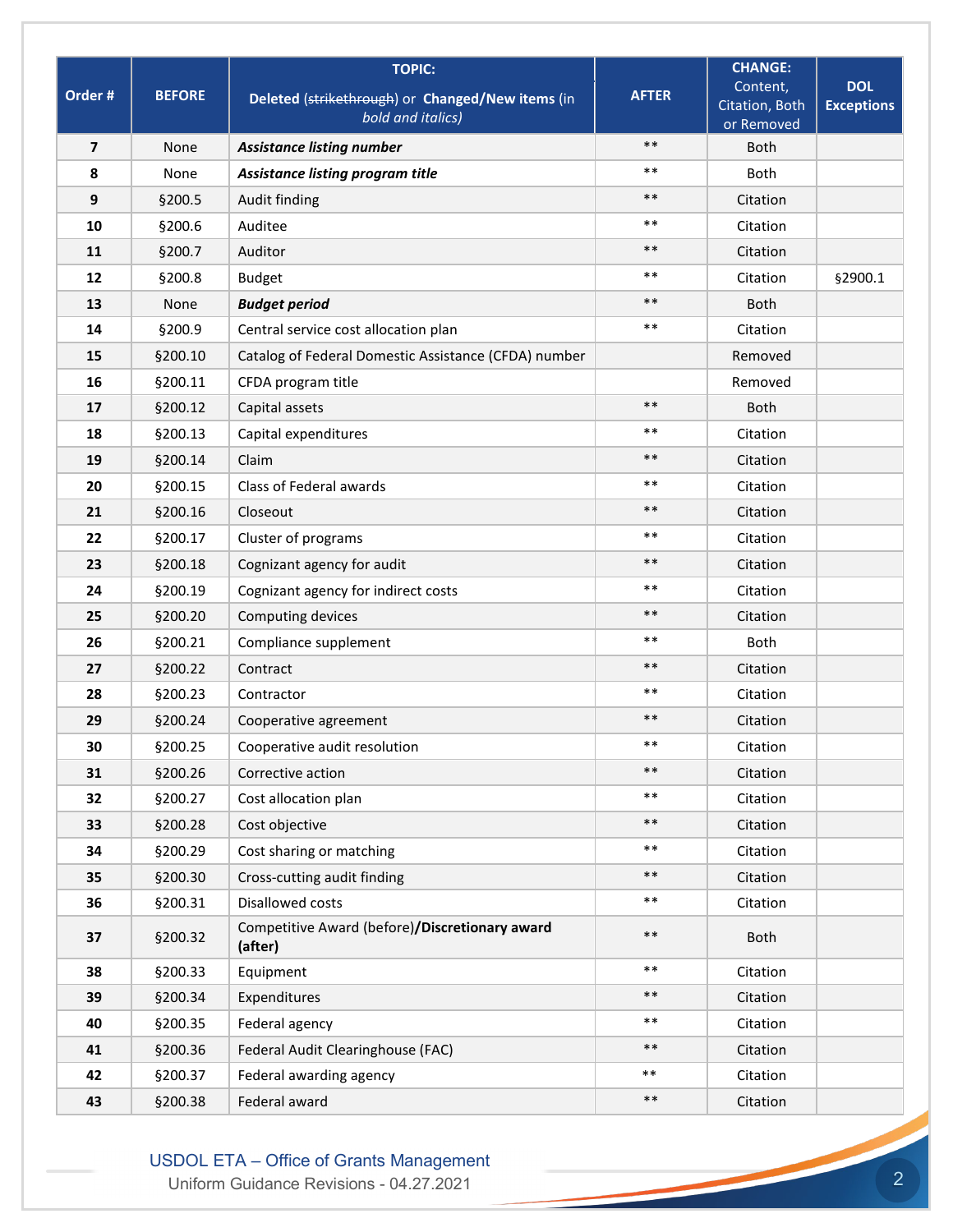|         |               | <b>TOPIC:</b>                                                         |              | <b>CHANGE:</b>                           |                                 |
|---------|---------------|-----------------------------------------------------------------------|--------------|------------------------------------------|---------------------------------|
| Order # | <b>BEFORE</b> | Deleted (strikethrough) or Changed/New items (in<br>bold and italics) | <b>AFTER</b> | Content,<br>Citation, Both<br>or Removed | <b>DOL</b><br><b>Exceptions</b> |
| 44      | §200.39       | Federal award date                                                    | $***$        | Citation                                 |                                 |
| 45      | §200.40       | Federal financial assistance                                          | $***$        | Citation                                 |                                 |
| 46      | §200.41       | <b>Federal interest</b>                                               | $***$        | Citation                                 |                                 |
| 47      | §200.42       | Federal program                                                       | $***$        | Citation                                 |                                 |
| 48      | §200.43       | Federal share                                                         | $***$        | Citation                                 |                                 |
| 49      | §200.44       | Final cost objective                                                  | $***$        | Citation                                 |                                 |
| 50      | None          | <b>Financial obligations</b>                                          | $***$        | <b>Both</b>                              |                                 |
| 51      | §200.45       | Fixed amount awards                                                   | $***$        | Citation                                 |                                 |
| 52      | §200.46       | Foreign public entity                                                 | $***$        | Citation                                 |                                 |
| 53      | §200.47       | Foreign organization                                                  | $***$        | Citation                                 |                                 |
| 54      | §200.48       | General purpose equipment                                             | $***$        | Citation                                 |                                 |
| 55      | §200.49       | <b>Generally Accepted Accounting Principles (GAAP)</b>                | $***$        | Citation                                 |                                 |
| 56      | §200.50       | <b>Generally Accepted Government Auditing Standards</b><br>(GAGAS)    | $***$        | Citation                                 |                                 |
| 57      | §200.51       | Grant agreement                                                       | $***$        | Citation                                 |                                 |
| 58      | None          | <b>Highest level owner</b>                                            | $***$        | <b>Both</b>                              |                                 |
| 59      | §200.52       | Hospital                                                              | $***$        | Citation                                 |                                 |
| 60      | §200.53       | Improper payment                                                      | $***$        | <b>Both</b>                              |                                 |
| 61      | §200.54       | Indian tribe (or "federally recognized Indian tribe")                 | $***$        | Citation                                 |                                 |
| 62      | §200.55       | Institutions of Higher Education (IHEs)                               | $***$        | Citation                                 |                                 |
| 63      | §200.56       | Indirect (facilities & administrative (F&A)) costs                    | $***$        | Citation                                 |                                 |
| 64      | §200.57       | Indirect cost rate proposal                                           | $***$        | Citation                                 |                                 |
| 65      | §200.58       | Information technology systems                                        | $***$        | Citation                                 |                                 |
| 66      | §200.59       | Intangible property                                                   | $***$        | Citation                                 |                                 |
| 67      | §200.60       | Intermediate cost objective                                           | $***$        | Citation                                 |                                 |
| 68      | §200.61       | Internal controls                                                     | $***$        | Citation                                 |                                 |
| 69      | §200.62       | Internal control over compliance requirements for<br>Federal awards   |              | Removed                                  |                                 |
| 70      | §200.63       | Loan                                                                  | $***$        | Citation                                 |                                 |
| 71      | §200.64       | Local government                                                      | $***$        | Citation                                 |                                 |
| 72      | §200.65       | Major program                                                         | $***$        | Citation                                 |                                 |
| 73      | §200.66       | Management decision                                                   | $***$        | Citation                                 |                                 |
| 74      | §200.67       | Micro-purchase                                                        | $***$        | Citation                                 |                                 |
| 75      | None          | Micro-purchase threshold                                              | $***$        | Both                                     |                                 |
| 76      | §200.68       | Modified Total Direct Cost (MTDC)                                     | $***$        | Citation                                 |                                 |
| 77      | None          | Non-competitive (before)/Non-discretionary award<br>(after)           | $***$        | Both                                     |                                 |
| 78      | §200.69       | Non-Federal entity (NFE)                                              | $***$        | Citation                                 | §2900.2                         |
| 79      | §200.70       | Nonprofit organization                                                | $***$        | Citation                                 |                                 |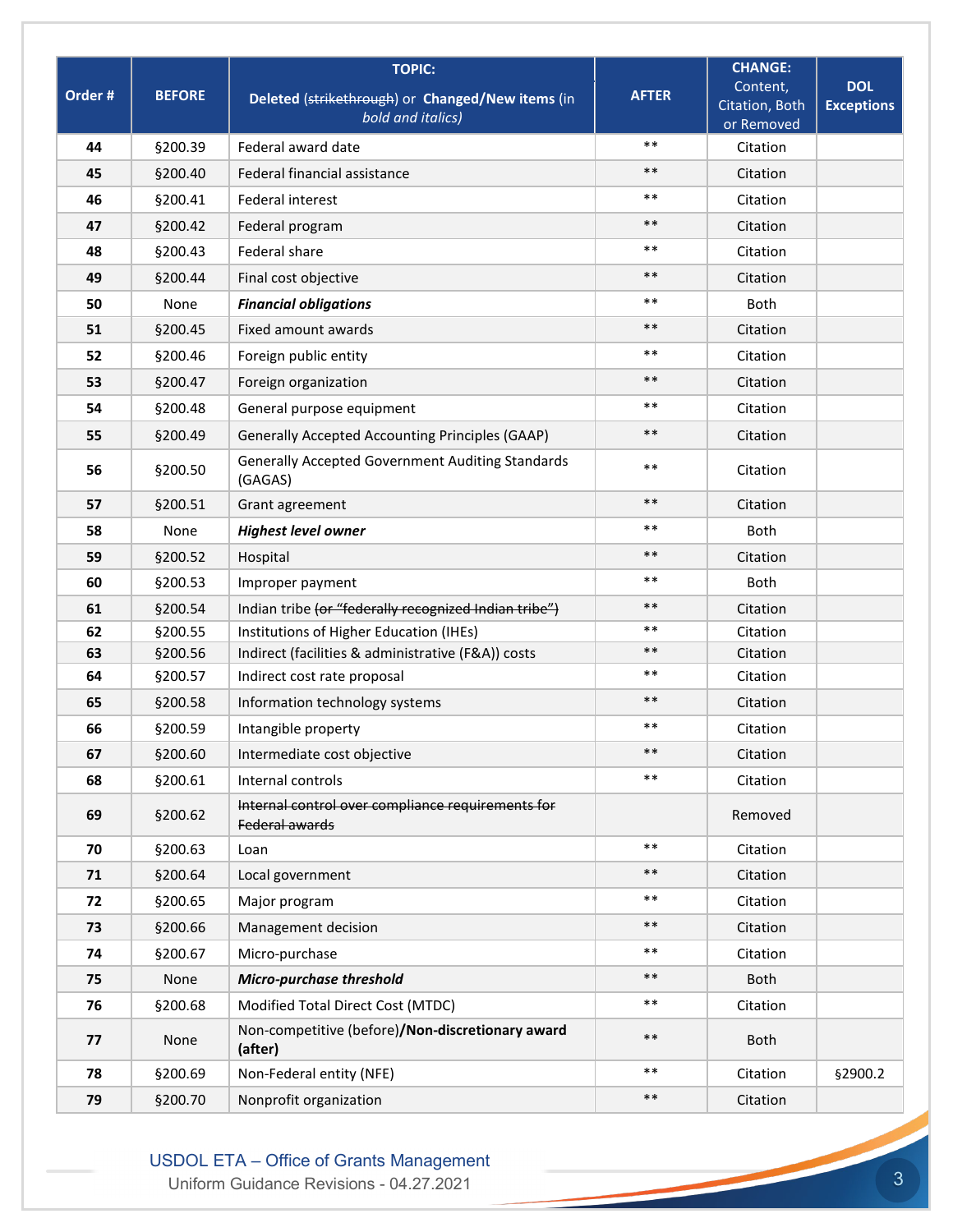|         |               | <b>TOPIC:</b>                                                    |              | <b>CHANGE:</b>               |                   |
|---------|---------------|------------------------------------------------------------------|--------------|------------------------------|-------------------|
| Order # | <b>BEFORE</b> | Deleted (strikethrough) or Changed/New items (in                 | <b>AFTER</b> | Content,                     | <b>DOL</b>        |
|         |               | bold and italics)                                                |              | Citation, Both<br>or Removed | <b>Exceptions</b> |
| 80      | None          | Notice of funding opportunity                                    | $***$        | <b>Both</b>                  |                   |
| 81      | §200.71       | <b>Obligations</b>                                               |              | Removed                      |                   |
| 82      | §200.72       | Office of Management and Budget (OMB)                            | $***$        | Citation                     |                   |
| 83      | §200.73       | Oversight agency for audit                                       | $***$        | <b>Both</b>                  |                   |
| 84      | §200.74       | Pass-through entity                                              | $***$        | Citation                     |                   |
| 85      | §200.75       | Participant support costs                                        | $***$        | Citation                     |                   |
| 86      | §200.76       | Performance goal                                                 | $***$        | Citation                     |                   |
| 87      | §200.77       | Period of performance                                            | $***$        | Citation                     |                   |
| 88      | §200.78       | Personal property                                                | $***$        | Citation                     |                   |
| 89      | §200.79       | Personally Identifiable Information (PII)                        | $***$        | Citation                     |                   |
| 90      | §200.80       | Program income                                                   | $***$        | Citation                     |                   |
| 91      | §200.81       | Property                                                         | $***$        | Citation                     |                   |
| 92      | §200.82       | Protected Personally Identifiable Information<br>(Protected PII) | $***$        | Citation                     |                   |
| 93      | §200.83       | Project cost                                                     | $***$        | Citation                     |                   |
| 94      | §200.84       | Questioned cost                                                  | $***$        | <b>Both</b>                  | §2900.3           |
| 95      | §200.85       | Real property                                                    | $***$        | Citation                     |                   |
| 96      | §200.86       | Recipient                                                        | $***$        | Citation                     |                   |
| 97      | None          | <b>Renewal award</b>                                             | $***$        | <b>Both</b>                  |                   |
| 98      | §200.87       | Research and Development (R&D)                                   | $***$        | Citation                     |                   |
| 99      | §200.88       | Simplified acquisition threshold                                 | $***$        | <b>Both</b>                  |                   |
| 100     | §200.89       | Special purpose equipment                                        | $***$        | Citation                     |                   |
| 101     | §200.90       | <b>State</b>                                                     | $***$        | Citation                     |                   |
| 102     | §200.91       | <b>Student Financial Aid (SFA)</b>                               | $***$        | Citation                     |                   |
| 103     | §200.92       | Subaward                                                         | $***$        | Citation                     |                   |
| 104     | §200.93       | Subrecipient                                                     | $***$        | Citation                     |                   |
| 105     | None          | <b>Subsidiary</b>                                                | $***$        | Both                         |                   |
| 106     | §200.94       | Supplies                                                         | $***$        | Citation                     |                   |
| 107     | None          | <b>Telecommunications cost</b>                                   | $***$        | Both                         |                   |
| 108     | §200.95       | Termination                                                      | $***$        | Citation                     |                   |
| 109     | §200.96       | Third-party in-kind contributions                                | $***$        | Citation                     |                   |
| 110     | §200.97       | Unliquidated <i>financial</i> obligations                        | $***$        | Citation                     |                   |
| 111     | §200.98       | Unobligated balance                                              | $***$        | Citation                     |                   |
| 112     | §200.99       | Voluntary committed cost sharing                                 | $***$        | Citation                     |                   |
| 113     | §200.100      | Purpose                                                          | §200.100     | No Change                    |                   |
| 114     | §200.101      | Applicability                                                    | §200.101     | Content                      |                   |
| 115     | §200.102      | Exceptions                                                       | §200.102     | Content                      |                   |
| 116     | §200.103      | Authorities                                                      | §200.103     | No Change                    |                   |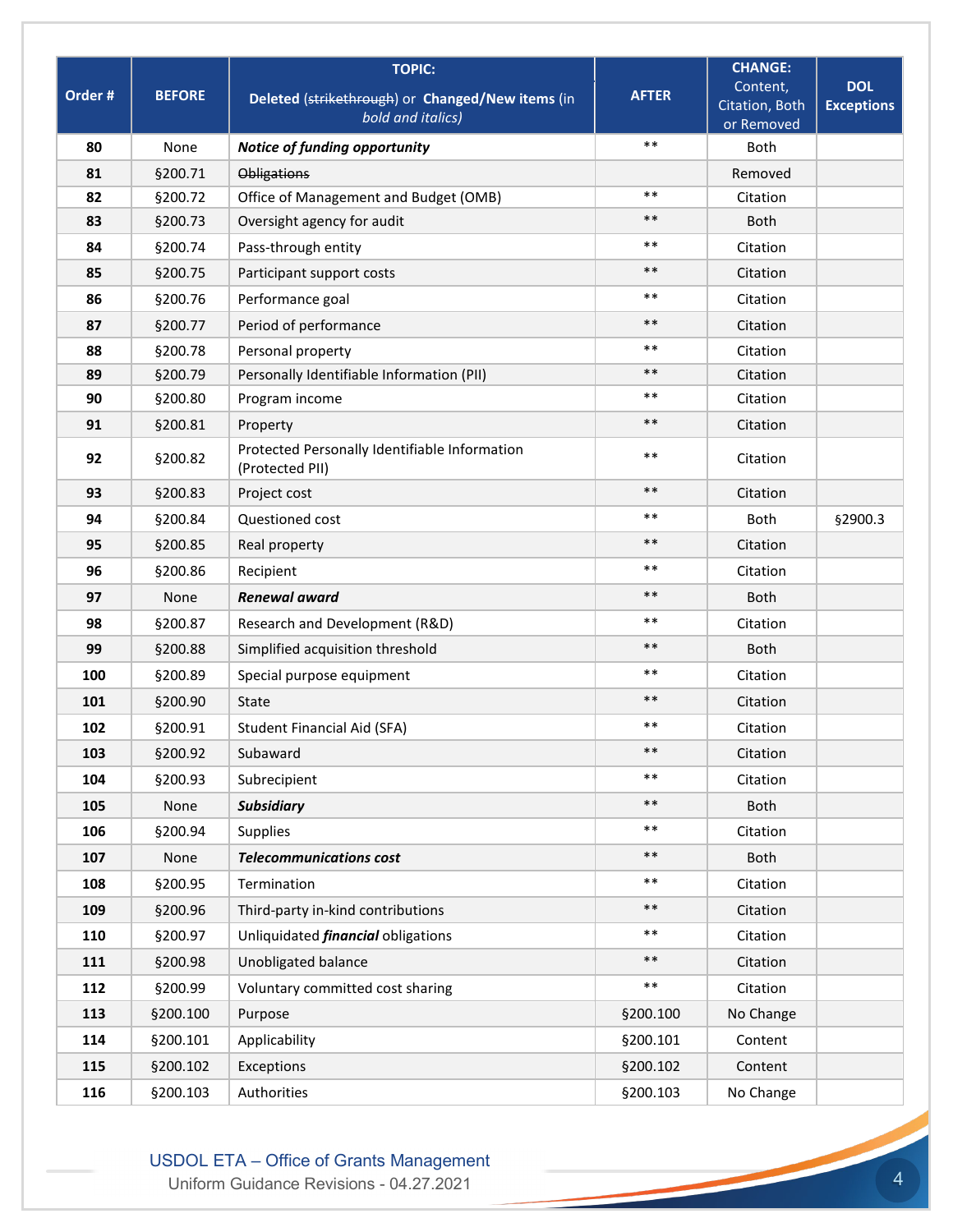|         |               | <b>TOPIC:</b>                                                                                     |              | <b>CHANGE:</b>                           |                                 |
|---------|---------------|---------------------------------------------------------------------------------------------------|--------------|------------------------------------------|---------------------------------|
| Order # | <b>BEFORE</b> | Deleted (strikethrough) or Changed/New items (in<br>bold and italics)                             | <b>AFTER</b> | Content,<br>Citation, Both<br>or Removed | <b>DOL</b><br><b>Exceptions</b> |
| 117     | §200.104      | Supersession                                                                                      | §200.104     | No Change                                |                                 |
| 118     | §200.105      | Effect on other issuances                                                                         | §200.105     | Content                                  |                                 |
| 119     | §200.106      | Agency implementation                                                                             | §200.106     | No Change                                | §2900.4                         |
| 120     | §200.107      | OMB responsibilities                                                                              | §200.107     | No Change                                |                                 |
| 121     | §200.108      | Inquiries                                                                                         | §200.108     | No Change                                |                                 |
| 122     | §200.109      | Review date                                                                                       | §200.109     | No Change                                |                                 |
| 123     | §200.110      | Effective/applicability date                                                                      | §200.110     | Content                                  |                                 |
| 124     | §200.111      | English language                                                                                  | §200.111     | No Change                                |                                 |
| 125     | §200.112      | Conflict of interest                                                                              | §200.112     | No Change                                |                                 |
| 126     | §200.113      | Mandatory disclosures                                                                             | §200.113     | No Change                                |                                 |
| 127     | §200.200      | Purpose                                                                                           | §200.200     | No Change                                |                                 |
| 128     | §200.201      | Use of grant agreements (including fixed amount<br>awards), cooperative agreements, and contracts | §200.201     | No Change                                |                                 |
| 129     | None          | Program planning and design                                                                       | §200.202     | Both                                     |                                 |
| 130     | §200.202      | Requirement to provide public notice of Federal<br>financial assistance programs                  | §200.203     | Citation                                 |                                 |
| 131     | §200.203      | Notices of funding opportunities                                                                  | §200.204     | Citation                                 |                                 |
| 132     | §200.204      | Federal awarding agency review of merit of proposals                                              | §200.205     | Both                                     | §2900.5                         |
| 133     | §200.205      | Federal awarding agency review of risk posed by<br>applicants                                     | §200.206     | Both                                     |                                 |
| 134     | §200.206      | Standard application requirements                                                                 | §200.207     | Both                                     |                                 |
| 135     | §200.207      | Specific conditions                                                                               | §200.208     | Both                                     |                                 |
| 136     | §200.208      | Certifications and representations                                                                | §200.209     | Citation                                 |                                 |
| 137     | §200.209      | Pre-award costs                                                                                   | §200.210     | Citation                                 |                                 |
| 138     | §200.210      | Information contained in a Federal award                                                          | §200.211     | Citation                                 |                                 |
| 139     | §200.211      | Public access to Federal award information                                                        | §200.212     | Citation                                 |                                 |
| 140     | None          | Reporting a determination that a non-Federal entity<br>is not qualified for a Federal award       | §200.213     | Both                                     |                                 |
| 141     | §200.212      | Suspension and debarment                                                                          | §200.214     | Citation                                 |                                 |
| 142     | None          | Never contract with the enemy                                                                     | §200.215     | Both                                     |                                 |
| 143     | None          | Prohibition on certain telecommunication and video<br>surveillance services or equipment          | §200.216     | <b>Both</b>                              |                                 |
| 144     | §200.300      | Statutory and national policy requirements                                                        | §200.300     | No Change                                |                                 |
| 145     | §200.301      | Performance measurement                                                                           | §200.301     | No Change                                |                                 |
| 146     | §200.302      | Financial management                                                                              | §200.302     | No Change                                |                                 |
| 147     | §200.303      | Internal controls                                                                                 | §200.303     | No Change                                |                                 |
| 148     | \$200.304     | <b>Bonds</b>                                                                                      | §200.304     | No Change                                |                                 |
| 149     | §200.305      | Federal payment                                                                                   | §200.305     | Content                                  | §2900.7                         |
| 150     | §200.306      | Cost sharing or matching                                                                          | \$200.306    | No Change                                | \$2900.8                        |
| 151     | §200.307      | Program income                                                                                    | §200.307     | No Change                                |                                 |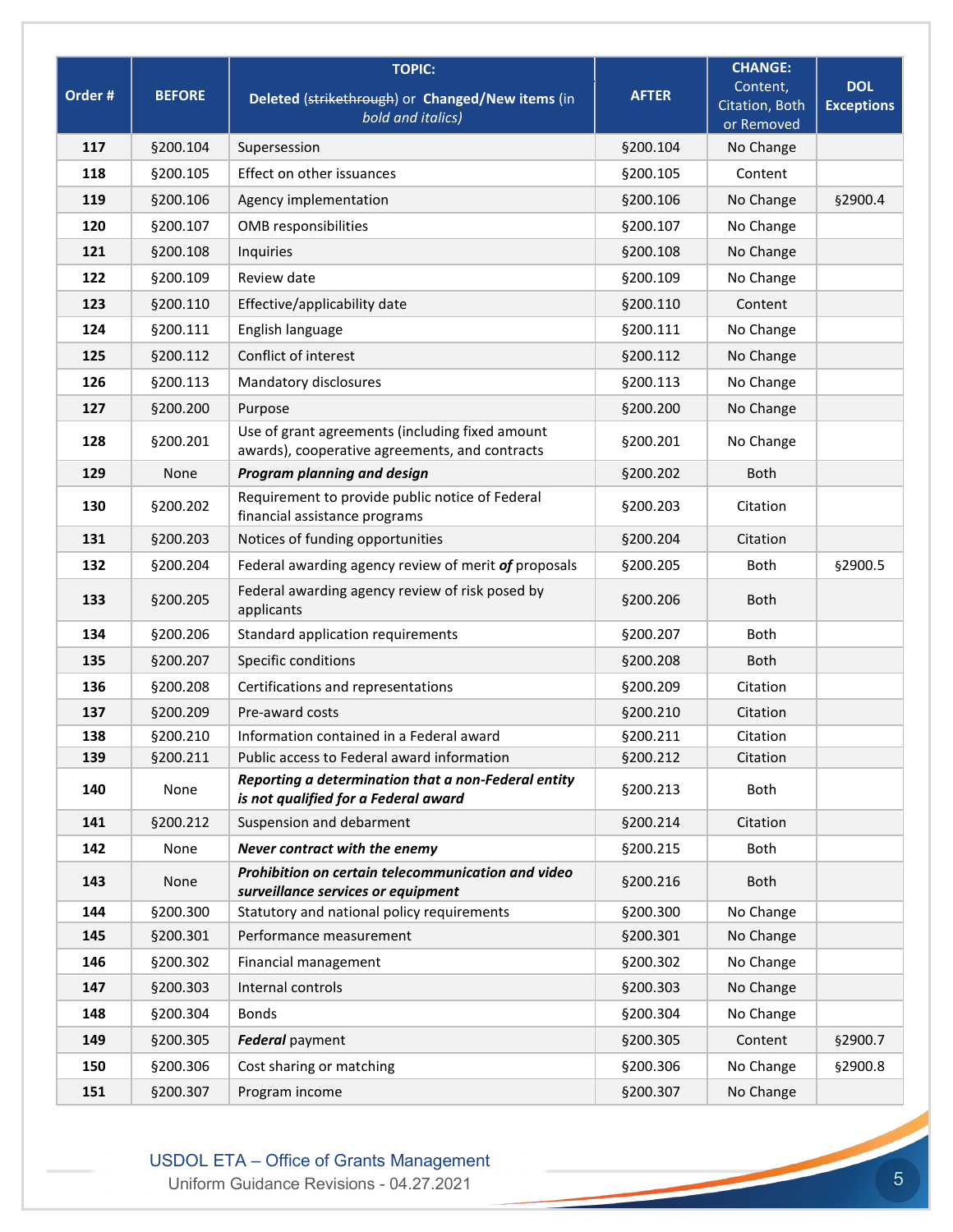|         |               | <b>TOPIC:</b>                                                                                                    |              | <b>CHANGE:</b>               |                       |
|---------|---------------|------------------------------------------------------------------------------------------------------------------|--------------|------------------------------|-----------------------|
| Order # | <b>BEFORE</b> | Deleted (strikethrough) or Changed/New items (in                                                                 | <b>AFTER</b> | Content,                     | <b>DOL</b>            |
|         |               | bold and italics)                                                                                                |              | Citation, Both<br>or Removed | <b>Exceptions</b>     |
| 152     | §200.308      | Revision of budget and program plans                                                                             | §200.308     | No Change                    | §2900.9,<br>\$2900.12 |
| 153     | §200.309      | <b>Modifications to Period of performance</b>                                                                    | §200.309     | Content                      | §2900.11              |
| 154     | §200.310      | Insurance coverage                                                                                               | §200.310     | No Change                    |                       |
| 155     | §200.311      | Real property                                                                                                    | §200.311     | No Change                    |                       |
| 156     | §200.312      | Federally-owned and exempt property                                                                              | §200.312     | No Change                    |                       |
| 157     | §200.313      | Equipment                                                                                                        | §200.313     | No Change                    |                       |
| 158     | §200.314      | Supplies                                                                                                         | §200.314     | No Change                    |                       |
| 159     | §200.315      | Intangible property                                                                                              | §200.315     | No Change                    | §2900.13              |
| 160     | §200.316      | Property trust relationship                                                                                      | §200.316     | No Change                    |                       |
| 161     | §200.317      | Procurements by states                                                                                           | §200.317     | No Change                    |                       |
| 162     | §200.318      | General procurement standards                                                                                    | §200.318     | Content                      |                       |
| 163     | §200.319      | Competition                                                                                                      | §200.319     | Content                      |                       |
| 164     | §200.320      | Methods of procurement to be followed                                                                            | §200.320     | Content                      |                       |
| 165     | §200.321      | Contracting with small and minority businesses,<br>women's business enterprises, and labor surplus area<br>firms | §200.321     | No Change                    |                       |
| 166     | None          | Domestic preferences for procurement                                                                             | §200.322     | Content                      |                       |
| 167     | §200.322      | Procurement of recovered materials                                                                               | §200.323     | Citation                     |                       |
| 168     | §200.323      | Contract cost and price                                                                                          | §200.324     | Citation                     |                       |
| 169     | §200.324      | Federal awarding agency or pass-through entity review                                                            | §200.325     | Citation                     |                       |
| 170     | §200.325      | <b>Bonding requirements</b>                                                                                      | §200.326     | Citation                     |                       |
| 171     | §200.326      | Contract provisions                                                                                              | §200.327     | Citation                     |                       |
| 172     | §200.327      | Financial reporting                                                                                              | §200.328     | Citation                     | §2900.14              |
| 173     | §200.328      | Monitoring and reporting program performance                                                                     | §200.329     | Both                         |                       |
| 174     | §200.329      | Reporting on real property                                                                                       | §200.330     | Citation                     |                       |
| 175     | §200.330      | Subrecipient and contractor determinations                                                                       | §200.331     | Citation                     |                       |
| 176     | §200.331      | Requirements for pass-through entities                                                                           | §200.332     | Both                         |                       |
| 177     | §200.332      | Fixed amount subawards                                                                                           | §200.333     | Both                         |                       |
| 178     | §200.333      | Retention requirements for records                                                                               | §200.334     | Citation                     |                       |
| 179     | §200.334      | Requests for transfer of records                                                                                 | §200.335     | Citation                     |                       |
| 180     | §200.335      | Methods for collection, transmission, and storage of<br>information                                              | §200.336     | Citation                     |                       |
| 181     | §200.336      | Access to records                                                                                                | §200.337     | Citation                     |                       |
| 182     | §200.337      | Restrictions on public access to records                                                                         | §200.338     | Citation                     |                       |
| 183     | §200.338      | Remedies for noncompliance                                                                                       | §200.339     | Citation                     |                       |
| 184     | §200.339      | Termination                                                                                                      | §200.340     | Both                         |                       |
| 185     | §200.340      | Notification of termination requirement                                                                          | §200.341     | Both                         |                       |
| 186     | §200.341      | Opportunities to object, hearings and appeals                                                                    | §200.342     | Citation                     |                       |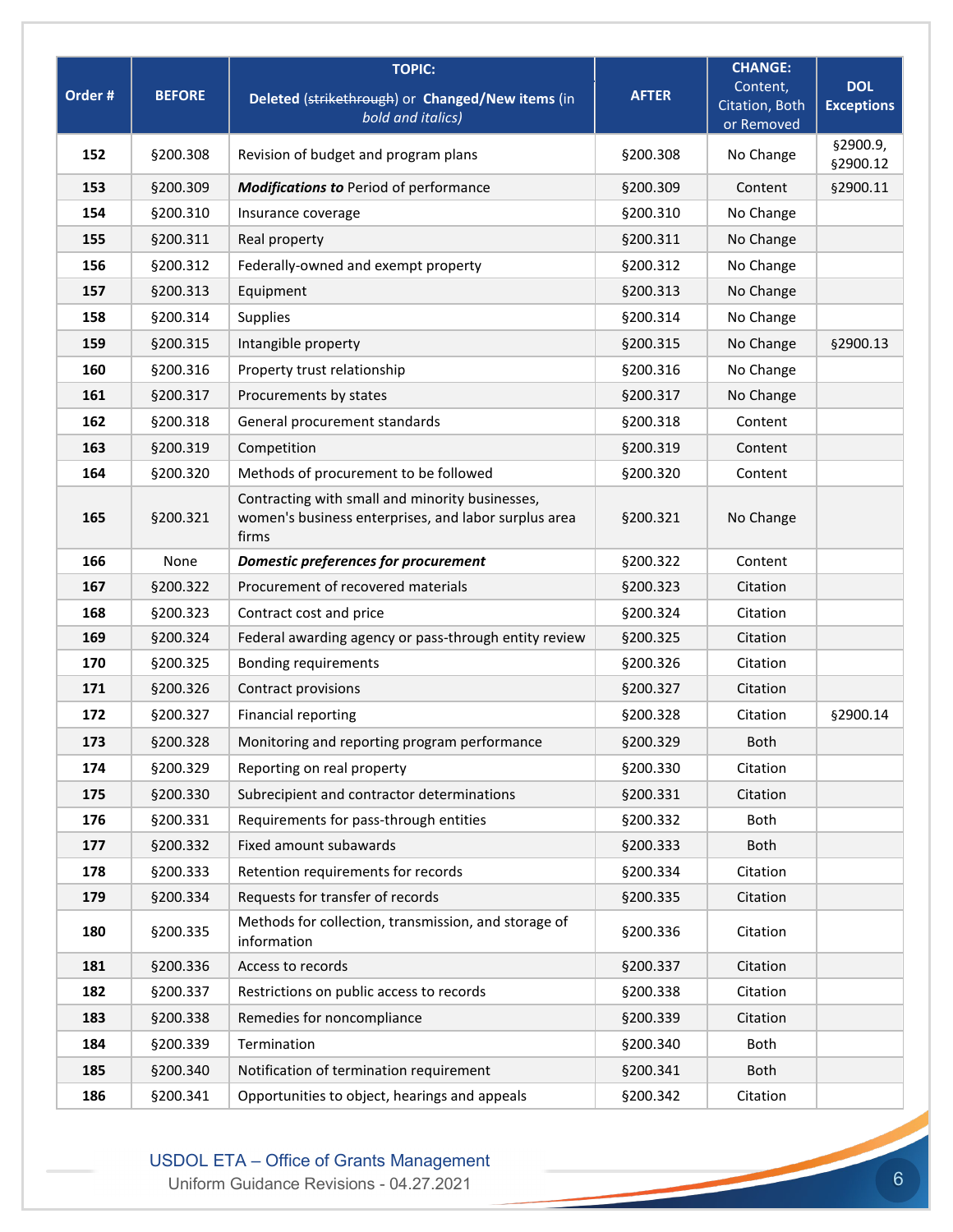|         |               | <b>TOPIC:</b>                                                                                 |              | <b>CHANGE:</b>                           |                                 |
|---------|---------------|-----------------------------------------------------------------------------------------------|--------------|------------------------------------------|---------------------------------|
| Order # | <b>BEFORE</b> | Deleted (strikethrough) or Changed/New items (in<br>bold and italics)                         | <b>AFTER</b> | Content,<br>Citation, Both<br>or Removed | <b>DOL</b><br><b>Exceptions</b> |
| 187     | §200.342      | Effects of suspension and termination                                                         | §200.343     | Citation                                 |                                 |
| 188     | §200.343      | Closeout                                                                                      | §200.344     | <b>Both</b>                              | §2900.15                        |
| 189     | §200.344      | Post-closeout adjustments and continuing<br>responsibilities                                  | §200.345     | <b>Both</b>                              |                                 |
| 190     | §200.345      | Collection of amounts due                                                                     | §200.346     | Citation                                 |                                 |
| 191     | §200.400      | Policy guide                                                                                  | §200.400     | No Change                                |                                 |
| 192     | §200.401      | Application                                                                                   | §200.401     | No Change                                |                                 |
| 193     | §200.402      | Composition of costs                                                                          | §200.402     | No Change                                |                                 |
| 194     | §200.403      | Factors affecting allowability of costs                                                       | §200.403     | Content                                  |                                 |
| 195     | §200.404      | Reasonable costs                                                                              | §200.404     | No Change                                |                                 |
| 196     | §200.405      | Allocable costs                                                                               | §200.405     | No Change                                |                                 |
| 197     | §200.406      | Applicable credits                                                                            | §200.406     | No Change                                |                                 |
| 198     | §200.407      | Prior written approval (prior approval)                                                       | §200.407     | No Change                                | §2900.16                        |
| 199     | §200.408      | Limitation on allowance of costs                                                              | \$200.408    | No Change                                |                                 |
| 200     | §200.409      | Special considerations                                                                        | §200.409     | No Change                                |                                 |
| 201     | §200.410      | Collection of unallowable costs                                                               | §200.410     | No Change                                |                                 |
| 202     | §200.411      | Adjustment of previously negotiated indirect (F&A)<br>cost rates containing unallowable costs | §200.411     | No Change                                | §2900.17                        |
| 203     | §200.412      | Classification of costs                                                                       | §200.412     | No Change                                |                                 |
| 204     | §200.413      | Direct costs                                                                                  | §200.413     | No Change                                |                                 |
| 205     | §200.414      | Indirect (F&A) costs                                                                          | §200.414     | Content                                  |                                 |
| 206     | §200.415      | Required certifications                                                                       | §200.415     | No Change                                |                                 |
| 207     | §200.416      | Cost allocation plans and indirect cost proposals                                             | §200.416     | Content                                  |                                 |
| 208     | §200.417      | Interagency service                                                                           | §200.417     | No Change                                |                                 |
| 209     | §200.418      | Costs incurred by states and local governments                                                | §200.418     | No Change                                |                                 |
| 210     | §200.419      | Cost accounting standards and disclosure statement                                            | §200.419     | No Change                                |                                 |
| 211     | §200.420      | Considerations for selected items of cost                                                     | §200.420     | No Change                                |                                 |
| 212     | §200.421      | Advertising and public relations                                                              | §200.421     | No Change                                |                                 |
| 213     | §200.422      | Advisory councils                                                                             | §200.422     | No Change                                |                                 |
| 214     | §200.423      | Alcoholic beverages                                                                           | §200.423     | No Change                                |                                 |
| 215     | §200.424      | Alumni/ae activities                                                                          | §200.424     | No Change                                |                                 |
| 216     | §200.425      | Audit services                                                                                | §200.425     | No Change                                |                                 |
| 217     | §200.426      | <b>Bad debts</b>                                                                              | §200.426     | No Change                                |                                 |
| 218     | §200.427      | <b>Bonding costs</b>                                                                          | §200.427     | No Change                                |                                 |
| 219     | §200.428      | Collections of improper payments                                                              | §200.428     | No Change                                |                                 |
| 220     | §200.429      | Commencement and convocation costs                                                            | §200.429     | No Change                                |                                 |
| 221     | §200.430      | Compensation-personal services                                                                | §200.430     | No Change                                |                                 |
| 222     | §200.431      | Compensation-fringe benefits                                                                  | §200.431     | No Change                                |                                 |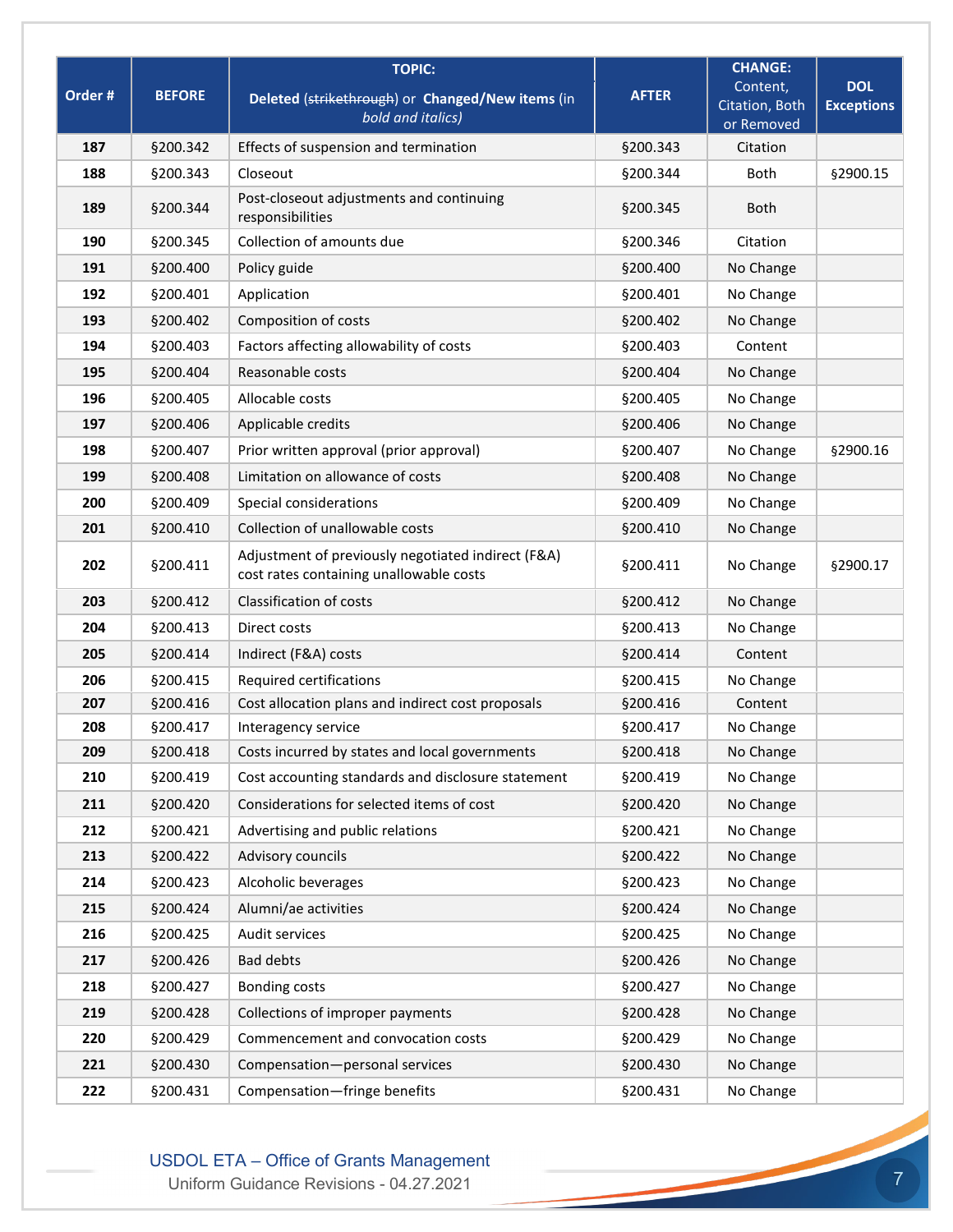| <b>DOL</b><br>Content,<br>Order #<br><b>BEFORE</b><br><b>AFTER</b><br>Deleted (strikethrough) or Changed/New items (in<br><b>Exceptions</b><br>Citation, Both<br>bold and italics)<br>or Removed<br>223<br>§200.432<br>§200.432<br>No Change<br>Conferences<br>224<br>§200.433<br>§200.433<br>No Change<br>§2900.18<br>Contingency provisions<br>Contributions and donations<br>No Change<br>225<br>§200.434<br>§200.434<br>Defense and prosecution of criminal and civil<br>226<br>No Change<br>§200.435<br>§200.435<br>proceedings, claims, appeals and patent infringements<br>227<br>§200.436<br>Depreciation<br>§200.436<br>No Change<br>Employee health and welfare costs<br>228<br>§200.437<br>§200.437<br>No Change<br>229<br>§200.438<br>Entertainment costs<br>§200.438<br>No Change<br>Equipment and other capital expenditures<br>230<br>§200.439<br>§200.439<br>No Change<br>231<br>§200.440<br>§200.440<br>Exchange rates<br>No Change<br>232<br>§200.441<br>No Change<br>Fines, penalties, damages and other settlements<br>§200.441<br>233<br>§200.442<br>Fund raising and investment management costs<br>§200.442<br>No Change<br>§200.443<br>Gains and losses on disposition of depreciable assets<br>§200.443<br>No Change<br>234<br>General costs of government<br>235<br>§200.444<br>§200.444<br>No Change<br>236<br>Goods or services for personal use<br>No Change<br>§200.445<br>§200.445<br>Idle facilities and idle capacity<br>No Change<br>237<br>§200.446<br>§200.446<br>Insurance and indemnification<br>238<br>§200.447<br>§200.447<br>No Change<br>Intellectual property<br>239<br>§200.448<br>§200.448<br>No Change<br>240<br>§200.449<br>§200.449<br>No Change<br>Interest<br>§200.450<br>No Change<br>241<br>§200.450<br>Lobbying<br>Losses on other awards or contracts<br>242<br>§200.451<br>§200.451<br>No Change<br>243<br>§200.452<br>Maintenance and repair costs<br>§200.452<br>No Change<br>Materials and supplies costs, including costs of<br>244<br>§200.453<br>§200.453<br>No Change<br>computing devices<br>Memberships, subscriptions, and professional activity<br>245<br>§200.454<br>No Change<br>§200.454<br>costs<br>246<br>§200.455<br>No Change<br>§200.455<br>Organization costs<br>247<br>§200.456<br>Participant support costs<br>§200.456<br>No Change<br>Plant and security costs<br>§200.457<br>No Change<br>248<br>§200.457<br>Pre-award costs<br>249<br>§200.458<br>§200.458<br>Content<br>Professional service costs<br>250<br>§200.459<br>§200.459<br>No Change<br>251<br>Proposal costs<br>§200.460<br>§200.460<br>No Change<br>252<br>§200.461<br>Publication and printing costs<br>§200.461<br>Content<br>253<br>§200.462<br>No Change<br>§200.462<br>Rearrangement and reconversion costs<br>254<br>§200.463<br>§200.463<br>Recruiting costs<br>No Change<br>Relocation costs of employees<br>255<br>§200.464<br>§200.464<br>No Change<br>256<br>Rental costs of real property and equipment<br>\$200.465<br>§200.465<br>Content<br>257<br>§200.466<br>Scholarships and student aid costs<br>\$200.466<br>No Change<br>258<br>Selling and marketing costs<br>§200.467<br>No Change<br>§200.467 |  | <b>TOPIC:</b> | <b>CHANGE:</b> |  |
|---------------------------------------------------------------------------------------------------------------------------------------------------------------------------------------------------------------------------------------------------------------------------------------------------------------------------------------------------------------------------------------------------------------------------------------------------------------------------------------------------------------------------------------------------------------------------------------------------------------------------------------------------------------------------------------------------------------------------------------------------------------------------------------------------------------------------------------------------------------------------------------------------------------------------------------------------------------------------------------------------------------------------------------------------------------------------------------------------------------------------------------------------------------------------------------------------------------------------------------------------------------------------------------------------------------------------------------------------------------------------------------------------------------------------------------------------------------------------------------------------------------------------------------------------------------------------------------------------------------------------------------------------------------------------------------------------------------------------------------------------------------------------------------------------------------------------------------------------------------------------------------------------------------------------------------------------------------------------------------------------------------------------------------------------------------------------------------------------------------------------------------------------------------------------------------------------------------------------------------------------------------------------------------------------------------------------------------------------------------------------------------------------------------------------------------------------------------------------------------------------------------------------------------------------------------------------------------------------------------------------------------------------------------------------------------------------------------------------------------------------------------------------------------------------------------------------------------------------------------------------------------------------------------------------------------------------------------------------------------------------------------------------------------------------------------------------------------------------------------------------------------------------------------------|--|---------------|----------------|--|
|                                                                                                                                                                                                                                                                                                                                                                                                                                                                                                                                                                                                                                                                                                                                                                                                                                                                                                                                                                                                                                                                                                                                                                                                                                                                                                                                                                                                                                                                                                                                                                                                                                                                                                                                                                                                                                                                                                                                                                                                                                                                                                                                                                                                                                                                                                                                                                                                                                                                                                                                                                                                                                                                                                                                                                                                                                                                                                                                                                                                                                                                                                                                                                     |  |               |                |  |
|                                                                                                                                                                                                                                                                                                                                                                                                                                                                                                                                                                                                                                                                                                                                                                                                                                                                                                                                                                                                                                                                                                                                                                                                                                                                                                                                                                                                                                                                                                                                                                                                                                                                                                                                                                                                                                                                                                                                                                                                                                                                                                                                                                                                                                                                                                                                                                                                                                                                                                                                                                                                                                                                                                                                                                                                                                                                                                                                                                                                                                                                                                                                                                     |  |               |                |  |
|                                                                                                                                                                                                                                                                                                                                                                                                                                                                                                                                                                                                                                                                                                                                                                                                                                                                                                                                                                                                                                                                                                                                                                                                                                                                                                                                                                                                                                                                                                                                                                                                                                                                                                                                                                                                                                                                                                                                                                                                                                                                                                                                                                                                                                                                                                                                                                                                                                                                                                                                                                                                                                                                                                                                                                                                                                                                                                                                                                                                                                                                                                                                                                     |  |               |                |  |
|                                                                                                                                                                                                                                                                                                                                                                                                                                                                                                                                                                                                                                                                                                                                                                                                                                                                                                                                                                                                                                                                                                                                                                                                                                                                                                                                                                                                                                                                                                                                                                                                                                                                                                                                                                                                                                                                                                                                                                                                                                                                                                                                                                                                                                                                                                                                                                                                                                                                                                                                                                                                                                                                                                                                                                                                                                                                                                                                                                                                                                                                                                                                                                     |  |               |                |  |
|                                                                                                                                                                                                                                                                                                                                                                                                                                                                                                                                                                                                                                                                                                                                                                                                                                                                                                                                                                                                                                                                                                                                                                                                                                                                                                                                                                                                                                                                                                                                                                                                                                                                                                                                                                                                                                                                                                                                                                                                                                                                                                                                                                                                                                                                                                                                                                                                                                                                                                                                                                                                                                                                                                                                                                                                                                                                                                                                                                                                                                                                                                                                                                     |  |               |                |  |
|                                                                                                                                                                                                                                                                                                                                                                                                                                                                                                                                                                                                                                                                                                                                                                                                                                                                                                                                                                                                                                                                                                                                                                                                                                                                                                                                                                                                                                                                                                                                                                                                                                                                                                                                                                                                                                                                                                                                                                                                                                                                                                                                                                                                                                                                                                                                                                                                                                                                                                                                                                                                                                                                                                                                                                                                                                                                                                                                                                                                                                                                                                                                                                     |  |               |                |  |
|                                                                                                                                                                                                                                                                                                                                                                                                                                                                                                                                                                                                                                                                                                                                                                                                                                                                                                                                                                                                                                                                                                                                                                                                                                                                                                                                                                                                                                                                                                                                                                                                                                                                                                                                                                                                                                                                                                                                                                                                                                                                                                                                                                                                                                                                                                                                                                                                                                                                                                                                                                                                                                                                                                                                                                                                                                                                                                                                                                                                                                                                                                                                                                     |  |               |                |  |
|                                                                                                                                                                                                                                                                                                                                                                                                                                                                                                                                                                                                                                                                                                                                                                                                                                                                                                                                                                                                                                                                                                                                                                                                                                                                                                                                                                                                                                                                                                                                                                                                                                                                                                                                                                                                                                                                                                                                                                                                                                                                                                                                                                                                                                                                                                                                                                                                                                                                                                                                                                                                                                                                                                                                                                                                                                                                                                                                                                                                                                                                                                                                                                     |  |               |                |  |
|                                                                                                                                                                                                                                                                                                                                                                                                                                                                                                                                                                                                                                                                                                                                                                                                                                                                                                                                                                                                                                                                                                                                                                                                                                                                                                                                                                                                                                                                                                                                                                                                                                                                                                                                                                                                                                                                                                                                                                                                                                                                                                                                                                                                                                                                                                                                                                                                                                                                                                                                                                                                                                                                                                                                                                                                                                                                                                                                                                                                                                                                                                                                                                     |  |               |                |  |
|                                                                                                                                                                                                                                                                                                                                                                                                                                                                                                                                                                                                                                                                                                                                                                                                                                                                                                                                                                                                                                                                                                                                                                                                                                                                                                                                                                                                                                                                                                                                                                                                                                                                                                                                                                                                                                                                                                                                                                                                                                                                                                                                                                                                                                                                                                                                                                                                                                                                                                                                                                                                                                                                                                                                                                                                                                                                                                                                                                                                                                                                                                                                                                     |  |               |                |  |
|                                                                                                                                                                                                                                                                                                                                                                                                                                                                                                                                                                                                                                                                                                                                                                                                                                                                                                                                                                                                                                                                                                                                                                                                                                                                                                                                                                                                                                                                                                                                                                                                                                                                                                                                                                                                                                                                                                                                                                                                                                                                                                                                                                                                                                                                                                                                                                                                                                                                                                                                                                                                                                                                                                                                                                                                                                                                                                                                                                                                                                                                                                                                                                     |  |               |                |  |
|                                                                                                                                                                                                                                                                                                                                                                                                                                                                                                                                                                                                                                                                                                                                                                                                                                                                                                                                                                                                                                                                                                                                                                                                                                                                                                                                                                                                                                                                                                                                                                                                                                                                                                                                                                                                                                                                                                                                                                                                                                                                                                                                                                                                                                                                                                                                                                                                                                                                                                                                                                                                                                                                                                                                                                                                                                                                                                                                                                                                                                                                                                                                                                     |  |               |                |  |
|                                                                                                                                                                                                                                                                                                                                                                                                                                                                                                                                                                                                                                                                                                                                                                                                                                                                                                                                                                                                                                                                                                                                                                                                                                                                                                                                                                                                                                                                                                                                                                                                                                                                                                                                                                                                                                                                                                                                                                                                                                                                                                                                                                                                                                                                                                                                                                                                                                                                                                                                                                                                                                                                                                                                                                                                                                                                                                                                                                                                                                                                                                                                                                     |  |               |                |  |
|                                                                                                                                                                                                                                                                                                                                                                                                                                                                                                                                                                                                                                                                                                                                                                                                                                                                                                                                                                                                                                                                                                                                                                                                                                                                                                                                                                                                                                                                                                                                                                                                                                                                                                                                                                                                                                                                                                                                                                                                                                                                                                                                                                                                                                                                                                                                                                                                                                                                                                                                                                                                                                                                                                                                                                                                                                                                                                                                                                                                                                                                                                                                                                     |  |               |                |  |
|                                                                                                                                                                                                                                                                                                                                                                                                                                                                                                                                                                                                                                                                                                                                                                                                                                                                                                                                                                                                                                                                                                                                                                                                                                                                                                                                                                                                                                                                                                                                                                                                                                                                                                                                                                                                                                                                                                                                                                                                                                                                                                                                                                                                                                                                                                                                                                                                                                                                                                                                                                                                                                                                                                                                                                                                                                                                                                                                                                                                                                                                                                                                                                     |  |               |                |  |
|                                                                                                                                                                                                                                                                                                                                                                                                                                                                                                                                                                                                                                                                                                                                                                                                                                                                                                                                                                                                                                                                                                                                                                                                                                                                                                                                                                                                                                                                                                                                                                                                                                                                                                                                                                                                                                                                                                                                                                                                                                                                                                                                                                                                                                                                                                                                                                                                                                                                                                                                                                                                                                                                                                                                                                                                                                                                                                                                                                                                                                                                                                                                                                     |  |               |                |  |
|                                                                                                                                                                                                                                                                                                                                                                                                                                                                                                                                                                                                                                                                                                                                                                                                                                                                                                                                                                                                                                                                                                                                                                                                                                                                                                                                                                                                                                                                                                                                                                                                                                                                                                                                                                                                                                                                                                                                                                                                                                                                                                                                                                                                                                                                                                                                                                                                                                                                                                                                                                                                                                                                                                                                                                                                                                                                                                                                                                                                                                                                                                                                                                     |  |               |                |  |
|                                                                                                                                                                                                                                                                                                                                                                                                                                                                                                                                                                                                                                                                                                                                                                                                                                                                                                                                                                                                                                                                                                                                                                                                                                                                                                                                                                                                                                                                                                                                                                                                                                                                                                                                                                                                                                                                                                                                                                                                                                                                                                                                                                                                                                                                                                                                                                                                                                                                                                                                                                                                                                                                                                                                                                                                                                                                                                                                                                                                                                                                                                                                                                     |  |               |                |  |
|                                                                                                                                                                                                                                                                                                                                                                                                                                                                                                                                                                                                                                                                                                                                                                                                                                                                                                                                                                                                                                                                                                                                                                                                                                                                                                                                                                                                                                                                                                                                                                                                                                                                                                                                                                                                                                                                                                                                                                                                                                                                                                                                                                                                                                                                                                                                                                                                                                                                                                                                                                                                                                                                                                                                                                                                                                                                                                                                                                                                                                                                                                                                                                     |  |               |                |  |
|                                                                                                                                                                                                                                                                                                                                                                                                                                                                                                                                                                                                                                                                                                                                                                                                                                                                                                                                                                                                                                                                                                                                                                                                                                                                                                                                                                                                                                                                                                                                                                                                                                                                                                                                                                                                                                                                                                                                                                                                                                                                                                                                                                                                                                                                                                                                                                                                                                                                                                                                                                                                                                                                                                                                                                                                                                                                                                                                                                                                                                                                                                                                                                     |  |               |                |  |
|                                                                                                                                                                                                                                                                                                                                                                                                                                                                                                                                                                                                                                                                                                                                                                                                                                                                                                                                                                                                                                                                                                                                                                                                                                                                                                                                                                                                                                                                                                                                                                                                                                                                                                                                                                                                                                                                                                                                                                                                                                                                                                                                                                                                                                                                                                                                                                                                                                                                                                                                                                                                                                                                                                                                                                                                                                                                                                                                                                                                                                                                                                                                                                     |  |               |                |  |
|                                                                                                                                                                                                                                                                                                                                                                                                                                                                                                                                                                                                                                                                                                                                                                                                                                                                                                                                                                                                                                                                                                                                                                                                                                                                                                                                                                                                                                                                                                                                                                                                                                                                                                                                                                                                                                                                                                                                                                                                                                                                                                                                                                                                                                                                                                                                                                                                                                                                                                                                                                                                                                                                                                                                                                                                                                                                                                                                                                                                                                                                                                                                                                     |  |               |                |  |
|                                                                                                                                                                                                                                                                                                                                                                                                                                                                                                                                                                                                                                                                                                                                                                                                                                                                                                                                                                                                                                                                                                                                                                                                                                                                                                                                                                                                                                                                                                                                                                                                                                                                                                                                                                                                                                                                                                                                                                                                                                                                                                                                                                                                                                                                                                                                                                                                                                                                                                                                                                                                                                                                                                                                                                                                                                                                                                                                                                                                                                                                                                                                                                     |  |               |                |  |
|                                                                                                                                                                                                                                                                                                                                                                                                                                                                                                                                                                                                                                                                                                                                                                                                                                                                                                                                                                                                                                                                                                                                                                                                                                                                                                                                                                                                                                                                                                                                                                                                                                                                                                                                                                                                                                                                                                                                                                                                                                                                                                                                                                                                                                                                                                                                                                                                                                                                                                                                                                                                                                                                                                                                                                                                                                                                                                                                                                                                                                                                                                                                                                     |  |               |                |  |
|                                                                                                                                                                                                                                                                                                                                                                                                                                                                                                                                                                                                                                                                                                                                                                                                                                                                                                                                                                                                                                                                                                                                                                                                                                                                                                                                                                                                                                                                                                                                                                                                                                                                                                                                                                                                                                                                                                                                                                                                                                                                                                                                                                                                                                                                                                                                                                                                                                                                                                                                                                                                                                                                                                                                                                                                                                                                                                                                                                                                                                                                                                                                                                     |  |               |                |  |
|                                                                                                                                                                                                                                                                                                                                                                                                                                                                                                                                                                                                                                                                                                                                                                                                                                                                                                                                                                                                                                                                                                                                                                                                                                                                                                                                                                                                                                                                                                                                                                                                                                                                                                                                                                                                                                                                                                                                                                                                                                                                                                                                                                                                                                                                                                                                                                                                                                                                                                                                                                                                                                                                                                                                                                                                                                                                                                                                                                                                                                                                                                                                                                     |  |               |                |  |
|                                                                                                                                                                                                                                                                                                                                                                                                                                                                                                                                                                                                                                                                                                                                                                                                                                                                                                                                                                                                                                                                                                                                                                                                                                                                                                                                                                                                                                                                                                                                                                                                                                                                                                                                                                                                                                                                                                                                                                                                                                                                                                                                                                                                                                                                                                                                                                                                                                                                                                                                                                                                                                                                                                                                                                                                                                                                                                                                                                                                                                                                                                                                                                     |  |               |                |  |
|                                                                                                                                                                                                                                                                                                                                                                                                                                                                                                                                                                                                                                                                                                                                                                                                                                                                                                                                                                                                                                                                                                                                                                                                                                                                                                                                                                                                                                                                                                                                                                                                                                                                                                                                                                                                                                                                                                                                                                                                                                                                                                                                                                                                                                                                                                                                                                                                                                                                                                                                                                                                                                                                                                                                                                                                                                                                                                                                                                                                                                                                                                                                                                     |  |               |                |  |
|                                                                                                                                                                                                                                                                                                                                                                                                                                                                                                                                                                                                                                                                                                                                                                                                                                                                                                                                                                                                                                                                                                                                                                                                                                                                                                                                                                                                                                                                                                                                                                                                                                                                                                                                                                                                                                                                                                                                                                                                                                                                                                                                                                                                                                                                                                                                                                                                                                                                                                                                                                                                                                                                                                                                                                                                                                                                                                                                                                                                                                                                                                                                                                     |  |               |                |  |
|                                                                                                                                                                                                                                                                                                                                                                                                                                                                                                                                                                                                                                                                                                                                                                                                                                                                                                                                                                                                                                                                                                                                                                                                                                                                                                                                                                                                                                                                                                                                                                                                                                                                                                                                                                                                                                                                                                                                                                                                                                                                                                                                                                                                                                                                                                                                                                                                                                                                                                                                                                                                                                                                                                                                                                                                                                                                                                                                                                                                                                                                                                                                                                     |  |               |                |  |
|                                                                                                                                                                                                                                                                                                                                                                                                                                                                                                                                                                                                                                                                                                                                                                                                                                                                                                                                                                                                                                                                                                                                                                                                                                                                                                                                                                                                                                                                                                                                                                                                                                                                                                                                                                                                                                                                                                                                                                                                                                                                                                                                                                                                                                                                                                                                                                                                                                                                                                                                                                                                                                                                                                                                                                                                                                                                                                                                                                                                                                                                                                                                                                     |  |               |                |  |
|                                                                                                                                                                                                                                                                                                                                                                                                                                                                                                                                                                                                                                                                                                                                                                                                                                                                                                                                                                                                                                                                                                                                                                                                                                                                                                                                                                                                                                                                                                                                                                                                                                                                                                                                                                                                                                                                                                                                                                                                                                                                                                                                                                                                                                                                                                                                                                                                                                                                                                                                                                                                                                                                                                                                                                                                                                                                                                                                                                                                                                                                                                                                                                     |  |               |                |  |
|                                                                                                                                                                                                                                                                                                                                                                                                                                                                                                                                                                                                                                                                                                                                                                                                                                                                                                                                                                                                                                                                                                                                                                                                                                                                                                                                                                                                                                                                                                                                                                                                                                                                                                                                                                                                                                                                                                                                                                                                                                                                                                                                                                                                                                                                                                                                                                                                                                                                                                                                                                                                                                                                                                                                                                                                                                                                                                                                                                                                                                                                                                                                                                     |  |               |                |  |
|                                                                                                                                                                                                                                                                                                                                                                                                                                                                                                                                                                                                                                                                                                                                                                                                                                                                                                                                                                                                                                                                                                                                                                                                                                                                                                                                                                                                                                                                                                                                                                                                                                                                                                                                                                                                                                                                                                                                                                                                                                                                                                                                                                                                                                                                                                                                                                                                                                                                                                                                                                                                                                                                                                                                                                                                                                                                                                                                                                                                                                                                                                                                                                     |  |               |                |  |
|                                                                                                                                                                                                                                                                                                                                                                                                                                                                                                                                                                                                                                                                                                                                                                                                                                                                                                                                                                                                                                                                                                                                                                                                                                                                                                                                                                                                                                                                                                                                                                                                                                                                                                                                                                                                                                                                                                                                                                                                                                                                                                                                                                                                                                                                                                                                                                                                                                                                                                                                                                                                                                                                                                                                                                                                                                                                                                                                                                                                                                                                                                                                                                     |  |               |                |  |
|                                                                                                                                                                                                                                                                                                                                                                                                                                                                                                                                                                                                                                                                                                                                                                                                                                                                                                                                                                                                                                                                                                                                                                                                                                                                                                                                                                                                                                                                                                                                                                                                                                                                                                                                                                                                                                                                                                                                                                                                                                                                                                                                                                                                                                                                                                                                                                                                                                                                                                                                                                                                                                                                                                                                                                                                                                                                                                                                                                                                                                                                                                                                                                     |  |               |                |  |
|                                                                                                                                                                                                                                                                                                                                                                                                                                                                                                                                                                                                                                                                                                                                                                                                                                                                                                                                                                                                                                                                                                                                                                                                                                                                                                                                                                                                                                                                                                                                                                                                                                                                                                                                                                                                                                                                                                                                                                                                                                                                                                                                                                                                                                                                                                                                                                                                                                                                                                                                                                                                                                                                                                                                                                                                                                                                                                                                                                                                                                                                                                                                                                     |  |               |                |  |
|                                                                                                                                                                                                                                                                                                                                                                                                                                                                                                                                                                                                                                                                                                                                                                                                                                                                                                                                                                                                                                                                                                                                                                                                                                                                                                                                                                                                                                                                                                                                                                                                                                                                                                                                                                                                                                                                                                                                                                                                                                                                                                                                                                                                                                                                                                                                                                                                                                                                                                                                                                                                                                                                                                                                                                                                                                                                                                                                                                                                                                                                                                                                                                     |  |               |                |  |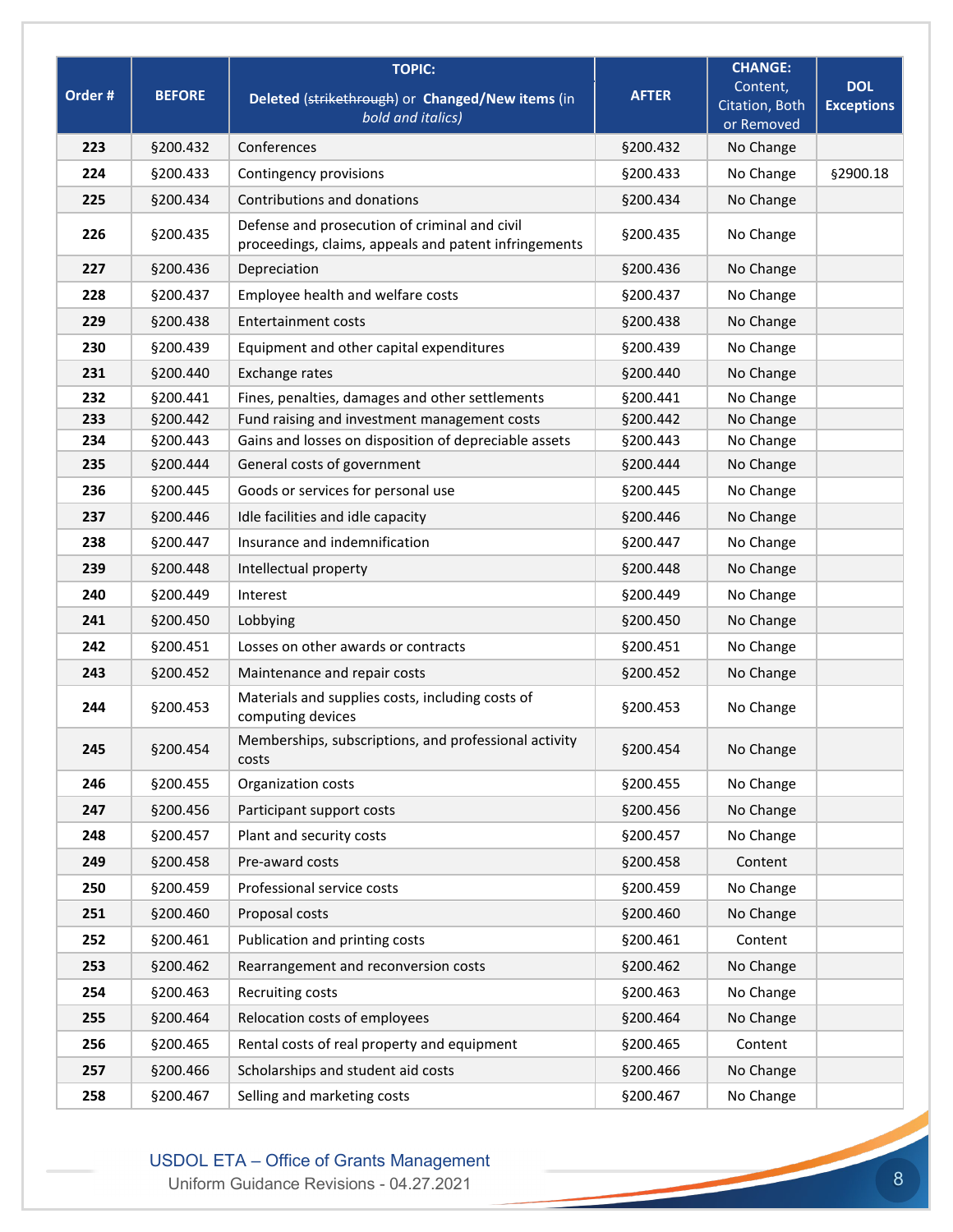|         |                             | <b>TOPIC:</b>                                                                                                                       |                             | <b>CHANGE:</b>               |                        |
|---------|-----------------------------|-------------------------------------------------------------------------------------------------------------------------------------|-----------------------------|------------------------------|------------------------|
| Order # | <b>BEFORE</b>               | Deleted (strikethrough) or Changed/New items (in                                                                                    | <b>AFTER</b>                | Content,                     | <b>DOL</b>             |
|         |                             | bold and italics)                                                                                                                   |                             | Citation, Both<br>or Removed | <b>Exceptions</b>      |
| 259     | §200.468                    | Specialized service facilities                                                                                                      | §200.468                    | No Change                    |                        |
| 260     | §200.469                    | Student activity costs                                                                                                              | §200.469                    | No Change                    | §2900.19               |
| 261     | §200.470                    | Taxes (including Value Added Tax)                                                                                                   | §200.470                    | No Change                    |                        |
| 262     | None                        | Telecommunication costs and video surveillance costs                                                                                | §200.471                    | <b>Both</b>                  |                        |
| 263     | §200.471                    | <b>Termination costs</b>                                                                                                            | §200.472                    | Citation                     |                        |
| 264     | §200.472                    | Training and education costs                                                                                                        | §200.473                    | Citation                     |                        |
| 265     | §200.473                    | <b>Transportation costs</b>                                                                                                         | §200.474                    | Citation                     |                        |
| 266     | §200.474                    | <b>Travel costs</b>                                                                                                                 | §200.475                    | Citation                     |                        |
| 267     | §200.475                    | Trustees                                                                                                                            | §200.476                    | Citation                     |                        |
| 268     | §200.500                    | Purpose                                                                                                                             | §200.500                    | No Change                    |                        |
| 269     | §200.501                    | Audit requirements                                                                                                                  | §200.501                    | No Change                    |                        |
| 270     | §200.502                    | Basis for determining Federal awards expended                                                                                       | §200.502                    | No Change                    |                        |
| 271     | §200.503                    | Relation to other audit requirements                                                                                                | §200.503                    | No Change                    |                        |
| 272     | §200.504                    | Frequency of audits                                                                                                                 | §200.504                    | No Change                    |                        |
| 273     | §200.505                    | Sanctions                                                                                                                           | §200.505                    | No Change                    |                        |
| 274     | §200.506                    | Audit costs                                                                                                                         | §200.506                    | No Change                    |                        |
| 275     | §200.507                    | Program-specific audits                                                                                                             | §200.507                    | No Change                    |                        |
| 276     | §200.508                    | Auditee responsibilities                                                                                                            | §200.508                    | No Change                    |                        |
| 277     | §200.509                    | Auditor selection                                                                                                                   | §200.509                    | Content                      |                        |
| 278     | §200.510                    | <b>Financial statements</b>                                                                                                         | §200.510                    | No Change                    |                        |
| 279     | §200.511                    | Audit findings follow-up                                                                                                            | §200.511                    | No Change                    |                        |
| 280     | §200.512                    | Report submission                                                                                                                   | §200.512                    | No Change                    |                        |
| 281     | §200.513                    | Responsibilities                                                                                                                    | §200.513                    | No Change                    | §2900.2                |
| 282     | §200.514                    | Scope of audit                                                                                                                      | §200.514                    | Content                      |                        |
| 283     | §200.515                    | Audit reporting                                                                                                                     | §200.515                    | No Change                    |                        |
| 284     | §200.516                    | Audit findings                                                                                                                      | §200.516                    | No Change                    |                        |
| 285     | §200.517                    | Audit documentation                                                                                                                 | §200.517                    | No Change                    |                        |
| 286     | §200.518                    | Major program determination                                                                                                         | §200.518                    | No Change                    |                        |
| 287     | §200.519                    | Criteria for Federal program risk                                                                                                   | §200.519                    | No Change                    |                        |
| 288     | §200.520                    | Criteria for a low-risk auditee                                                                                                     | §200.520                    | No Change                    |                        |
| 289     | §200.521                    | Management decision                                                                                                                 | §200.521                    | No Change                    | §2900.21,<br>\$2900.22 |
| 290     | Appendix I<br>to Part 200   | Full Text of Notice of Funding Opportunity                                                                                          | Appendix I to<br>Part 200   | No Change                    |                        |
| 291     | Appendix II<br>to Part 200  | <b>Contract Provisions for Non-Federal Entity Contracts</b><br><b>Under Federal Awards</b>                                          | Appendix II to<br>Part 200  | No Change                    |                        |
| 292     | Appendix III<br>to Part 200 | Indirect (F&A) Costs Identification and Assignment,<br>and Rate Determination for Institutions of Higher<br><b>Education (IHEs)</b> | Appendix III to<br>Part 200 | No Change                    |                        |